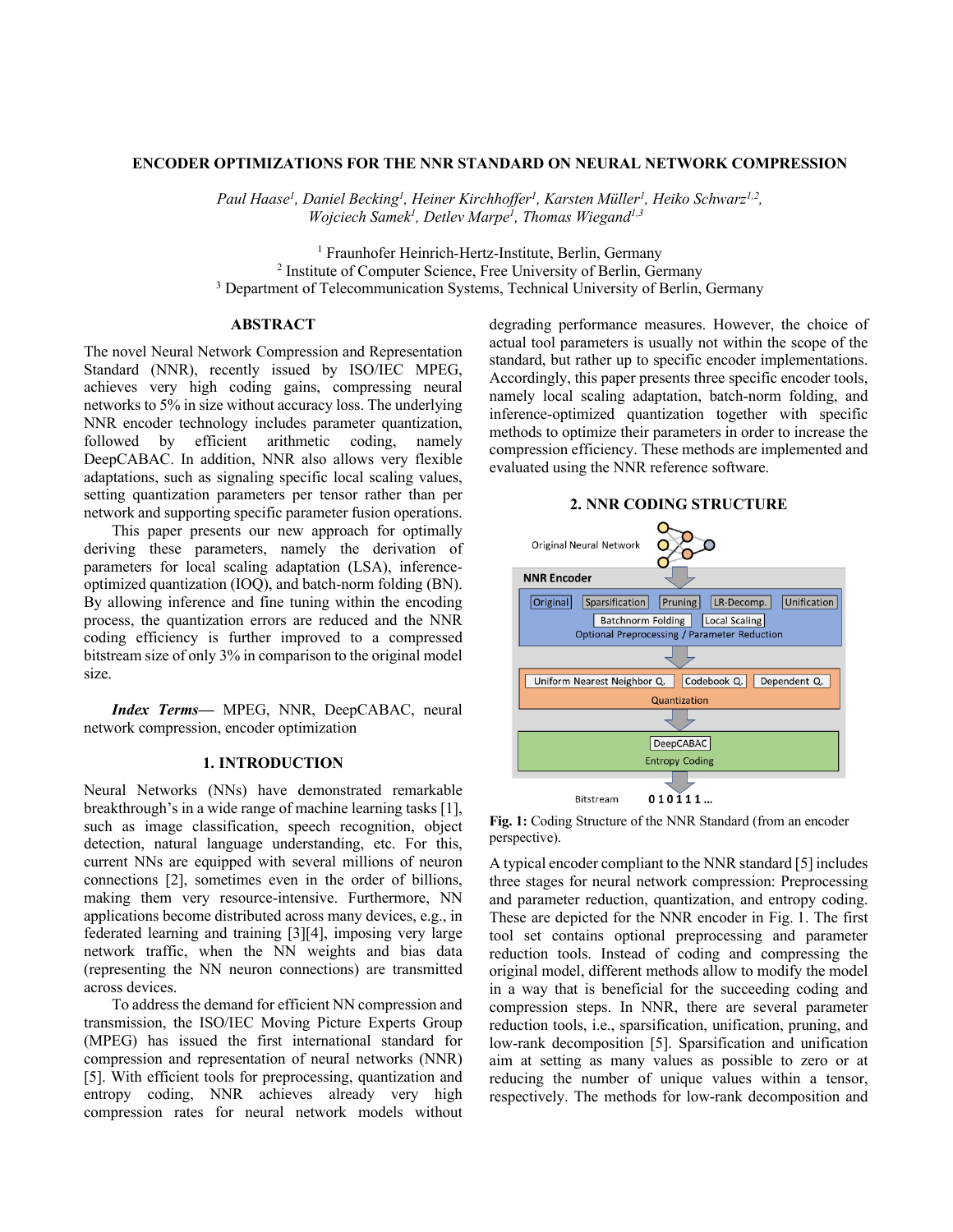pruning transform tensors or remove values, resulting in tensors of reduced size. In fact, these methods change the model's values or its architecture which may affect the inference or classification performance. Further preprocessing tools, namely batch-norm folding and local scaling adaption, remove redundancies in NN tensors and use scaling factors respectively in order to partly compensate quantization errors introduced by the quantization stage.

Generally, the values are quantized to integers in order to further compress the tensor and to output integer indices that can be handled by the succeeding entropy coding stage. For this, NNR specifies quantization tools which include the use of integer codebooks, uniform scalar quantization, and a form of vector quantization called dependent scalar quantization [6], also known as trellis-coded quantization [7]. For all tools a quantization step size is derived from an (integer) quantization parameter (QP) that provides a mechanism for controlling the rate-performance trade-off. In general, coarser quantization reduces the bitrate, however at the cost of a loss in inference performance. Therefore, a careful selection of QP values is necessary for a good neural network compression.

The integer indices output by the quantization stage are then encoded using a binary arithmetic coding scheme, called DeepCABAC [8]. This tool is based on the context-based adaptive binary arithmetic coding (CABAC) [9], which is part of several video coding standards [10]-[12]. Generally, arithmetic coders achieve compression close to the entropy of the source signal, if the statistics are known. DeepCABAC employs a set of probability estimators, called context models, which try to adapt to the source statistics [13]. This enables high compression for a large variety of different models without any prior knowledge of the statistics.

The respective NNR decoder, which is actually specified in the corresponding NNR standard [5], operates in reverse order, i.e., arithmetically decodes a received NNR bitstream, using DeepCABAC, applies tensor value reconstruction, and finally inverts preprocessing methods, if necessary.

# **3. NNR ENCODER OPTIMIZATION**

The NNR standard enables the use of several tools in order to achieve a good rate-performance trade-off. Usually, this trade-off highly depends on the decisions in the encoder. In NNR, as well as for other media coding standards, the specific decision process is not in the scope of the standard, which gives a high degree of freedom to encoder development and tuning. In the following, three tools are presented that allow the encoder to significantly improve the rate-performance trade-off and that are presented together with methods to find optimized parameters and further improve coding efficiency.

## **3.1. Local scaling derivation**

Local scaling adaptation (LSA) enables the encoder to partially compensate errors introduced by quantizing neural network weight tensors. Usually, the sensitivity of different neurons of deep neural networks to quantization with respect to the inference performance varies. Considering this, local scaling adaptation multiplies an additional scaling factor to each row vector of the weight tensor **W**, which is shaped as a 2-D matrix such that a row corresponds to an output neuron, as shown in eq. (1). More specifically, the scaling factors are given by a vector **s** and the weight tensor is represented by a 2-D matrix, such that each row contains the weights of the same neuron.

$$
\widetilde{\mathbf{W}} := \mathbf{s} \circ \mathbf{W} = \begin{bmatrix} s_1 \\ s_2 \\ s_3 \end{bmatrix} \circ \begin{bmatrix} w_{1,1} & w_{1,2} & w_{1,3} \\ w_{2,1} & w_{2,2} & w_{2,3} \\ w_{3,1} & w_{3,2} & w_{3,3} \end{bmatrix}
$$
 (1)

Here, the operator ∘ denotes element-wise scaling of each row vector of a matrix with the corresponding element of a transposed vector.

The NNR standard only specifies the compression of local scales in **s**, while the optimal derivation and thus the specific values of these parameters is not part of the standard and up to the specific encoder implementation. Accordingly, we introduce a method for deriving **s** for improving the rateperformance trade-off. If an encoder has the ability to finetune the model, this can be done by fine-tuning the local scaling parameters after quantization of the weight tensors. For this, the scaling factors can be initialized with a value of 1 and then adapted, by using backpropagation, such that the inference performance of the model is increased. The resulting scaling factors are then quantized and encoded so that they can be derived at the decoder.

## **3.2. Batch-norm folding**

with  $\alpha$ 

Batch-normalization is a concept often used in deep neural networks in order to normalize the inputs so that they have zero mean and unit variance [14]. For this, the models employ so-called batch-norm layers with several parameters. Batchnorm folding (BN) aims at reducing redundancy of the parameters by exploiting interdependencies which are known by encoder and decoder. It assumes that the combination of a convolutional or a fully-connected layer with a batch-norm layer of the following form can be expressed as

$$
BN(X) = \frac{W*X+b-\mu}{\sqrt{\sigma^2+\epsilon}} \circ \gamma + \beta,
$$
 (2)

where  $BN(X)$  is the output,  $X$  is the input,  $W$  is the weight tensor,  $\bf{b}$  is a bias parameter, and the remaining parameters are batch-normalization parameters (see [14]). Note that  $\mathbf{b}, \mathbf{\mu}$ ,  $\sigma^2$ ,  $\gamma$ , and  $\beta$  have the same shape as **X** which is shaped as a transposed vector. Similar to the approach in sec.  $3.1$ , **W** is represented as 2D matrix, such that each row corresponds to an output neuron. Parameter  $\epsilon$  is a scalar close to zero.

Usually, each parameter is encoded individually. Without changing any of the parameters the bitrate can be reduced by combining several parameters. For this, the following transformation is applied prior to encoding:

$$
BN(X) = \alpha \circ W * X + \delta
$$
 (3)  
=  $\frac{\gamma}{\sqrt{\sigma^2 + \epsilon}}$  and  $\delta = \frac{(b - \mu) \circ \gamma}{\sqrt{\sigma^2 + \epsilon}} + \beta$ .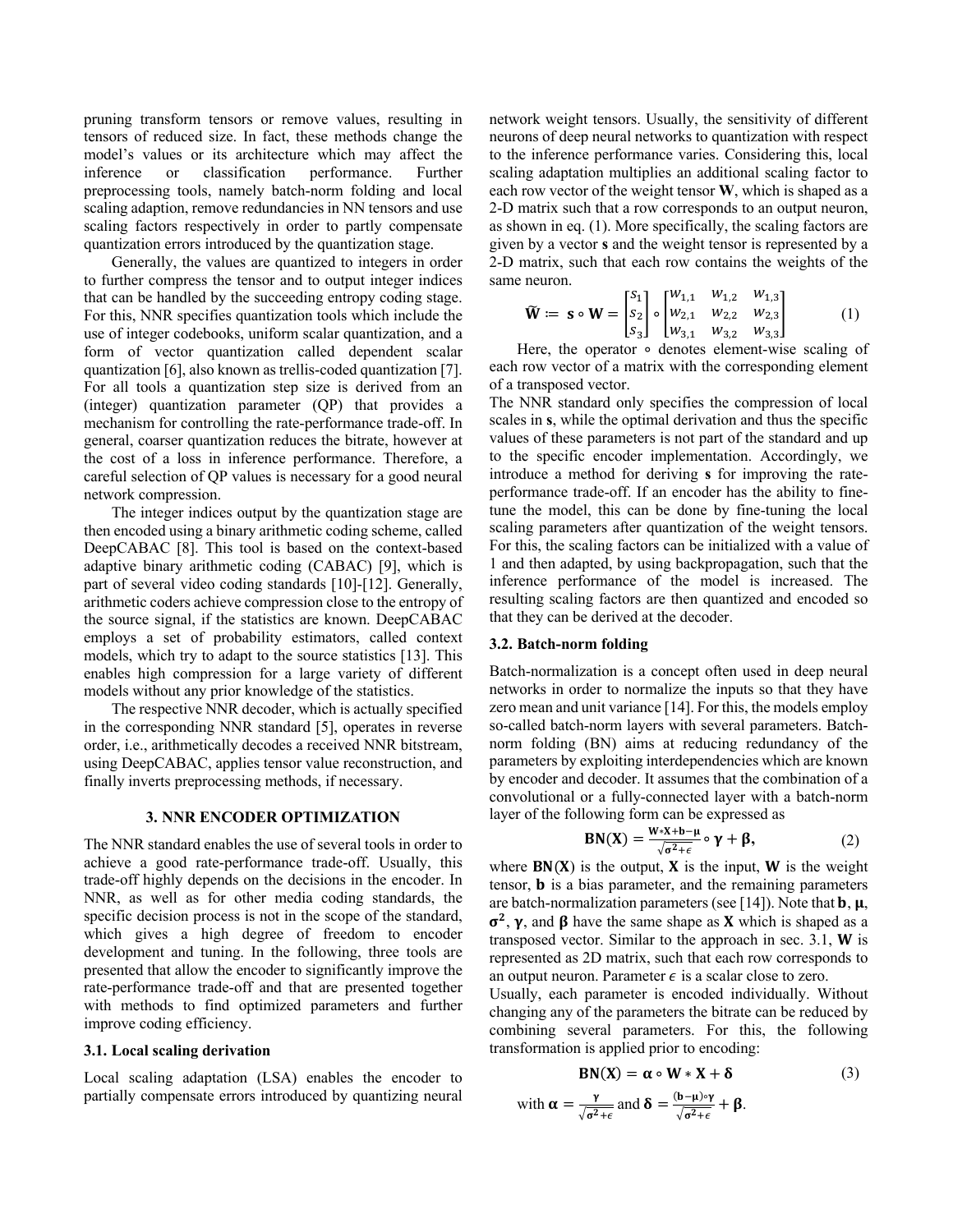Consequently, it is now sufficient to encode the parameters  $W$ ,  $\alpha$ , and  $\delta$  in order to obtain the same output. Furthermore, whenever batch-norm folding and local scaling adaptation (as described in sec. 3.1) are combined, the scaling parameter vector  $s$  can be merged with parameter  $\alpha$  to obtain a single vector  $\tilde{\alpha} := \alpha \circ s$ . In this case, the scaling factors practically do not affect the bitrate (except for a few bits induced by the changes of the values).

# **3.3. Inference-optimized quantization**

In the NNR standard the quantization step size is controlled by a quantization parameter (QP) which is signaled in the bitstream. Furthermore, NNR allows to apply specific QP values to each tensor. In NNR, a QP value of 0 corresponds to a step size of 1 and increasing or decreasing the QP value by four corresponds to doubling or halving the step size, respectively. E.g., a QP value of -4 yields a step size of 0.5.

Selection of the QP values at the encoder is again outside the scope of the standard, however, is a key parameter for controlling the rate-performance trade-off. Proper selection of the quantization parameter is a challenging task due to the complex dependencies between the tensors. In this specific trade-off, a coarser quantization decreases the bitrate in general, however coarse quantization of individual NN tensors can cause a significant decrease in the overall inference performance of the entire network. Thus, tensors can have very different sensitivities towards quantization, but deriving the impact of the quantization error of a single tensor on the performance seems not to be feasible without evaluation of the whole model. For targeting the quantization optimization, we started with the following two (empirical) observations: First, quantizing large weight tensors highly affects both the bitrate and performance, whereas quantizing small tensors may significantly affect the performance, while only minimally influencing the bitrate. And second, tensors with a high standard deviation stronger degrade the network performance, when coarser quantized.

Starting from this, we introduce inference-optimized quantization (IOQ) as a method to select optimized QP values considering the model's performance on a parameter tuning set (which is different from the verification dataset), as well as its bitrate. For this, an algorithm is applied that iteratively quantizes a tensor and also encodes and evaluates the model.

In a first step a QP value, denoted as  $baseQP$ , is selected and the QP values  $(QP_i)$  for each weight tensor  $W_i$  are assigned based on the tensor's statistics according to:

$$
QP_i = \begin{cases} rnd(baseQP \cdot (1 - \eta_i)), \text{ if } \eta_i \le 0.5\\ rnd(baseQP \cdot 0.85), & \text{ if } \eta_i > 0.5 \end{cases} \tag{4}
$$

where  $\eta_i = \varepsilon_i + \vartheta_i$  and:

$$
\varepsilon_i = \frac{\# \mathbf{W}_i}{\sum_i (\# \mathbf{W}_i)}\tag{5}
$$

$$
\vartheta_i = \left(1 - \frac{std(\mathbf{W}_i)}{max_{\forall i}(std(\mathbf{W}_i))}\right) \tag{6}
$$

The operators #,  $rnd(·)$  and  $std(·)$ , denote number of elements, rounding to the next integer and standard deviation, respectively. With this approach, the above two observations are exploited, such that a finer quantization is applied for tensors which have a small size and high standard deviation, i.e., where both  $\varepsilon_i$  and  $\vartheta_i$  are small. This first step already provides a better coding gain compared to simply assigning the same QP value to all network tensors.

In the next step, a local QP optimization is applied as follows: First, all tensors are sorted by the number of elements in a descending order which is also the processing order for quantization of the tensors. Thus, the weight tensors which have the largest impact on the bitrate, are quantized first. This enables good control of the accuracy measure while quantizing them as coarse as possible in order to achieve low bitrates. Then, starting with the second tensor in the list, for each tensor QP offsets in the range from -4 to 4 are tested. Note that, the first tensor  $W_0$  always applies the value  $QP_0$ computed in the previous step. This avoids obtaining identical working points for different  $baseQPs$ .

For a current tensor  $W_i$  to be processed, the QP offset is added to the QP value  $(QP_i)$  and the whole model is quantized, encoded and evaluated by inference on the parameter tuning set. The QP values of the other tensors remain unchanged. Then, a QP offset  $\Delta QP$  that minimizes a Lagrangian cost function  $D + \lambda R$  is added to the QP value and this new value is assigned to the current tensor. Here, D is the change of performance measure (negative for an increase), R is the change of bitrate and  $\lambda$  is the Lagrange multiplier which depends on the QP value and can be derived from the rate-performance curve.

The procedure is repeated for each tensor in the sorted list. In that way, the method yields optimized QP values which significantly improve the rate-performance trade-off.

#### **4. EXPERIMENTAL RESULTS**

The compression performance for the tools presented in this paper is evaluated using the standard reference software NCTM (Neural network Compression Test Model version 6.0, [15]) on a verification dataset of different neural networks defined in [16][17]. An overview of the models can be found in [17] as well as corresponding use cases, performance measures, application data, and number of parameters. The dataset includes five models, three for image classification (VGG16, ResNet50, MobileNetV2), one for audio classification (DCase), and an image autoencoder (UC12B). The classification performance of the image- and audio classification models is measured as Top-1/ Top-5 accuracies, while for UC12B Peak Signal-to-Noise Ratio (PSNR) / Structural Similarity Index Measure (SSIM) is applied.

The baseline (BL) software configuration [16] uses dependent scalar quantization with a constant QP value for all weight tensors (and a smaller QP value for all non-weight tensors) and entropy coding with DeepCABAC. On top,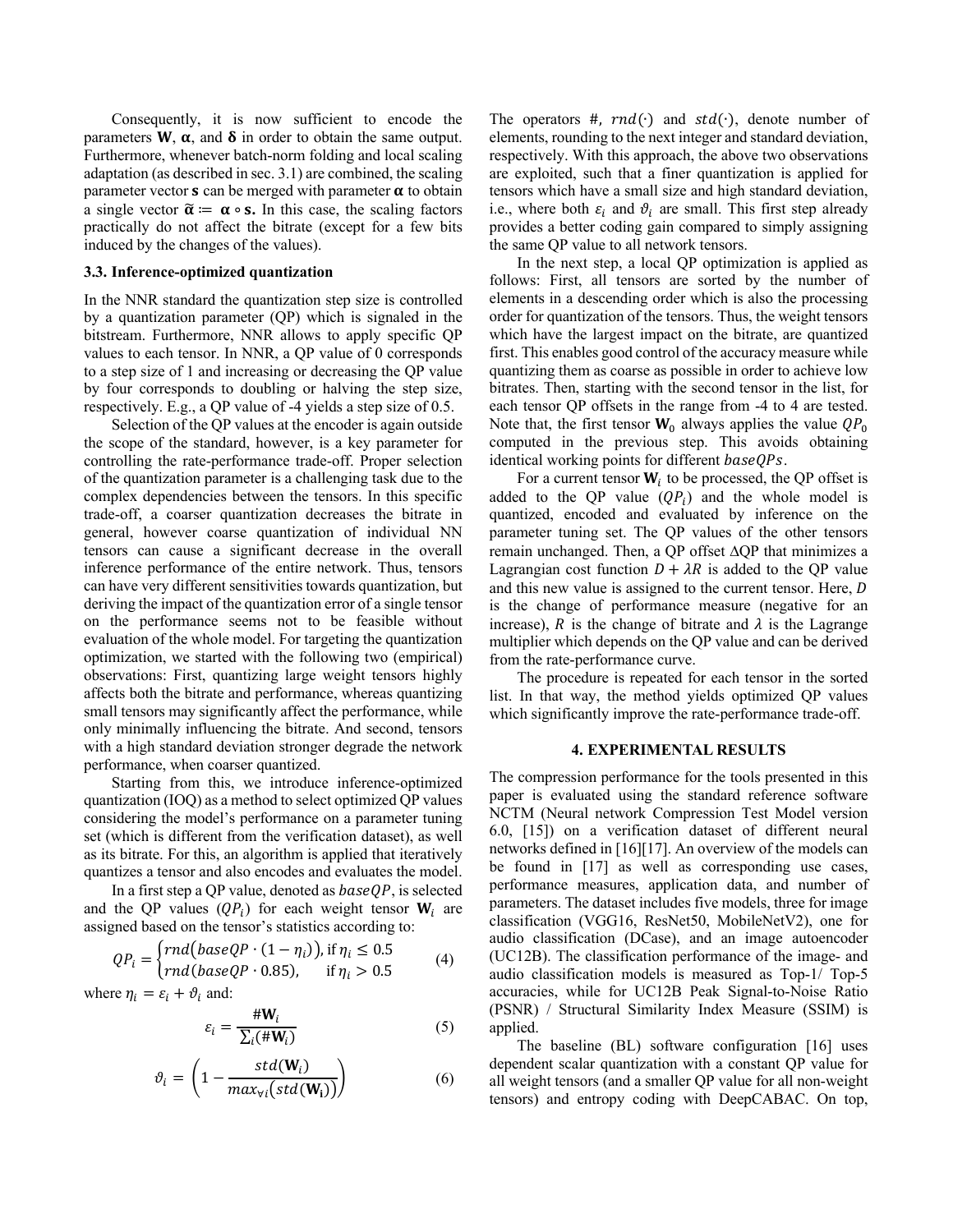individual coding performance of LSA, BN, and IOQ as well as the combined performance are evaluated. Coding results for the baseline configuration as well as the overall combination of LSA+BN+IOQ at working points with same classification quality are given in TABLE 1. Note that batchnorm folding has no effect on VGG16 and UC12B, since these models do not contain batch-norm layers.

TABLE 1 shows that an overall compression ratio *cr* of less than 3% can be achieved without loss of classification performance for VGG16, reducing its original size of 550MB down to a compressed bitstream of 16MB. When comparing the compression ratios between the proposed method "All" and the baseline "BL", an overall compression gain between 13% for DCase and 46% for VGG16 can be achieved at nearly identical accuracies. Comparable compression methods, such as those mentioned in [8], are clearly outperformed. TABLE 1

| TADLE I                        |        |                         |                    |                    |
|--------------------------------|--------|-------------------------|--------------------|--------------------|
| NNR TRANSPARENT CODING RESULTS |        |                         |                    |                    |
| Model                          | Method | $c_r$ in $\%$           | Top- $1/Top-5$     | Top- $1/T$ op- $5$ |
|                                |        |                         | Acc. reconstr.     | Acc. original      |
| VGG16                          | BL     | 5.50                    | 70.55 / 89.61      | 70.93 / 89.85      |
|                                | All    | 2.98                    | 70.51 / 89.54      |                    |
|                                | Result | $-46%$                  | $-0.06/ -0.08 \%$  |                    |
| ResNet50                       | BL     | 9.68                    | 74.45 / 91.93      | 74.98 / 92.15      |
|                                | All    | 6.54                    | 74.42 / 91.80      |                    |
|                                | Result | $-32%$                  | $-0.04 / -0.14 \%$ |                    |
| MobileNetV2                    | BL     | 19.18                   | 71.15 / 90.06      | 71.47 / 90.27      |
|                                | All    | 12.18                   | 71.13 / 90.06      |                    |
|                                | Result | $-36%$                  | $-0.03 / 0.00 \%$  |                    |
| DCase                          | BL     | 4.71                    | 59.26 / 91.36      | 58.27/91.85        |
|                                | ALL    | 4.12                    | 58.15 / 92.35      |                    |
|                                | Result | $-13%$                  | $-1.87/1.08%$      |                    |
| Model                          |        | Method<br>$c_r$ in $\%$ | <b>PSNR / SSIM</b> | PSNR / SSIM        |
|                                |        |                         | reconstructed      | original           |
| UC12B                          | BL     | 22.23                   | 29.98 / 0.955      | 30.13 / 0.956      |
|                                | All    | 17.34                   | 29.98 / 0.954      |                    |
|                                | Result | $-22%$                  | $0.00 / -0.10 \%$  |                    |

Additional results for the presented methods from sec. 3, i.e. local scaling adaptation (LSA), batch-norm folding (BN), inference-optimized quantization (IOQ), all methods combined (LSA+BN+IOQ) and the baseline configuration as reference, are depicted in Fig. 2 (a) to (e), respectively. Each figure shows compression ratios *cr* with respect to the performance measure (Top-1 accuracies for all classification models and PSNR for the image autoencoder). The results show that the presented methods achieve high compression even for near lossless performance measures and even higher compression by combining the methods, while significantly outperforming the baseline configuration.

## **5. CONCLUSIONS**

In this paper, we presented specific NNR encoder optimization methods that all together achieved an increase in overall compression performance by up to 46%. In particular we applied the optimal derivation of local scaling parameters, a batch-norm folding, and a specific inferenceoptimized QP derivation. For assessing the impact on each presented method, we showed individual coding results for each tool as well as overall coding results, when combining all encoder optimization tools.



**Fig. 2:** Compression Ratio-Performance curves for (a) VGG16, (b) ResNet50, (c) MobileNetV2, (d) DCase showing Top-1 Accuracies and for (e) UC12B showing PSNR.